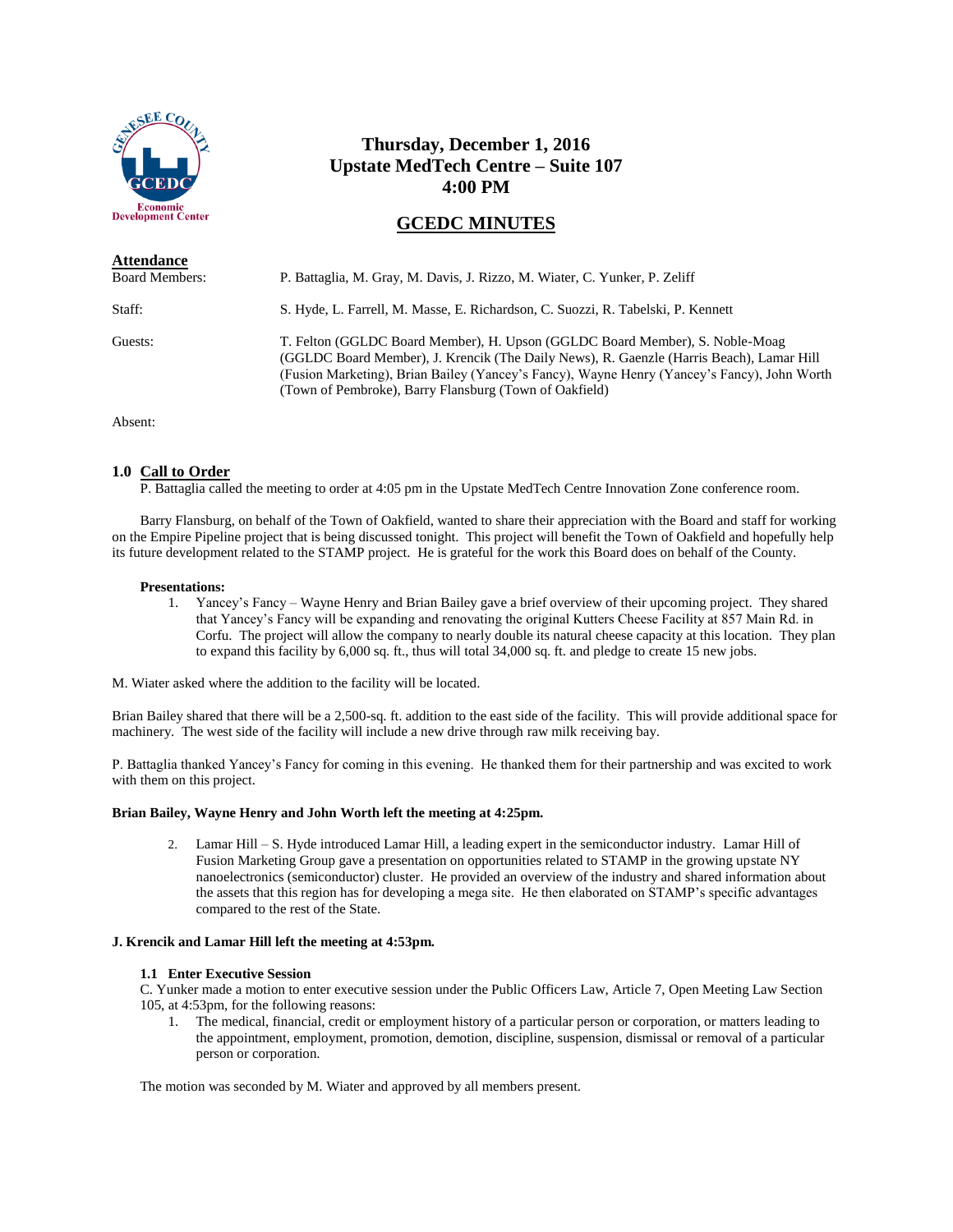#### **1.2 Enter Public Session**

C. Yunker made a motion to enter back into public session at 5:40pm, seconded by P. Zeliff and approved by all members present.

#### **J. Krencik joined the meeting at 5:40pm.**

#### **2.0 Chairman's Report & Activities**

**2.1 Upcoming Meetings** – P. Battaglia reviewed the upcoming meeting dates with the Board. Next Scheduled Board Meeting: Thursday, December 15<sup>th</sup> at 4:00pm Employment & Compensation Committee Meeting: Thursday, December 15<sup>th</sup> at 3:00pm

P. Battaglia shared that the he would like to reschedule the next board meeting to Friday, December  $16<sup>th</sup>$  at 3pm. The Employment & Compensation Committee meeting will also be rescheduled to Friday, December 16<sup>th</sup> at 1:30pm.

#### **2.2 Agenda Additions / Deletions / Other Business – Nothing at this time.**

#### **2.3 October 27, 2016 & November 4, 2016 Minutes**

**C. Yunker made a motion to approve the October 27, 2016 & November 4, 2016 Meeting Minutes as presented; the motion was seconded by M. Gray. Roll call resulted as follows:**

| P. Battaglia - | Yes  | C. Yunker - | Yes |
|----------------|------|-------------|-----|
| M. Wiater -    | Yes. | P. Zeliff - | Yes |
| M. Davis -     | Yes  | M. Gray -   | Yes |
| J. Rizzo -     | Yes  |             |     |

**The item was approved as presented.**

#### **3.0 Report of Management**

**3.1 TJ Sheehan Distributing. – Final Resolution –** C. Suozzi reminded the Board that the company is planning on converting the former Cargill 37,491 sq. ft. facility in Alexander, NY to a refrigerated beverage distribution center. The Massachusetts based wholesaler is seeking to expand their operation from an existing facility in Syracuse. The company plans to invest approx. \$1.6M and pledges to create 9 FTEs. The company is seeking assistance from the GCEDC in the form of a sales tax exemption valued at approx. \$69,118 and a property tax exemption, based on the incremental increase in assessed value, valued at approx. \$161,760. A public hearing was held as benefits exceed \$100,000. Some residents expressed concern over truck traffic, however all were looking forward to the company coming.

The Board reviewed the Statement of Compliance of Project Criteria. See 'Attachment A'.

C. Suozzi asked the Board to approve Resolution No. 12/2016-01.

RESOLUTION OF THE GENESEE COUNTY INDUSTRIAL DEVELOPMENT AGENCY D/B/A GENESEE COUNTY ECONOMIC DEVELOPMENT CENTER (i) MAKING A DETERMINATION WITH RESPECT TO THE T.J. SHEEHAN DISTRIBUTING, INC. (THE "COMPANY") PROJECT PURSUANT TO SEQRA, (ii) AUTHORIZING THE NEGOTIATION, EXECUTION AND DELIVERY OF AN AGENT AGREEMENT, LEASE AGREEMENT, LEASEBACK AGREEMENT, TAX AGREEMENT AND RELATED DOCUMENTS; (iii) AUTHORIZING FINANCIAL ASSISTANCE TO THE COMPANY IN THE FORM OF (A) A SALES AND USE TAX EXEMPTION FOR PURCHASES AND RENTALS RELATED TO THE ACQUISITION, RECONSTRUCTION, RENOVATION AND EQUIPPING OF THE PROJECT, AND (B) A REAL PROPERTY TAX ABATEMENT STRUCTURED THROUGH A TAX AGREEMENT; AND (iv) AUTHORIZING THE EXECUTION AND DELIVERY OF RELATED DOCUMENTS.

**C. Yunker made a motion to approve the TJ Sheehan Final Resolution No. 12/2016-01 as presented; the motion was seconded by P. Zeliff. Roll call resulted as follows:**

P. Battaglia - Yes C. Yunker - Yes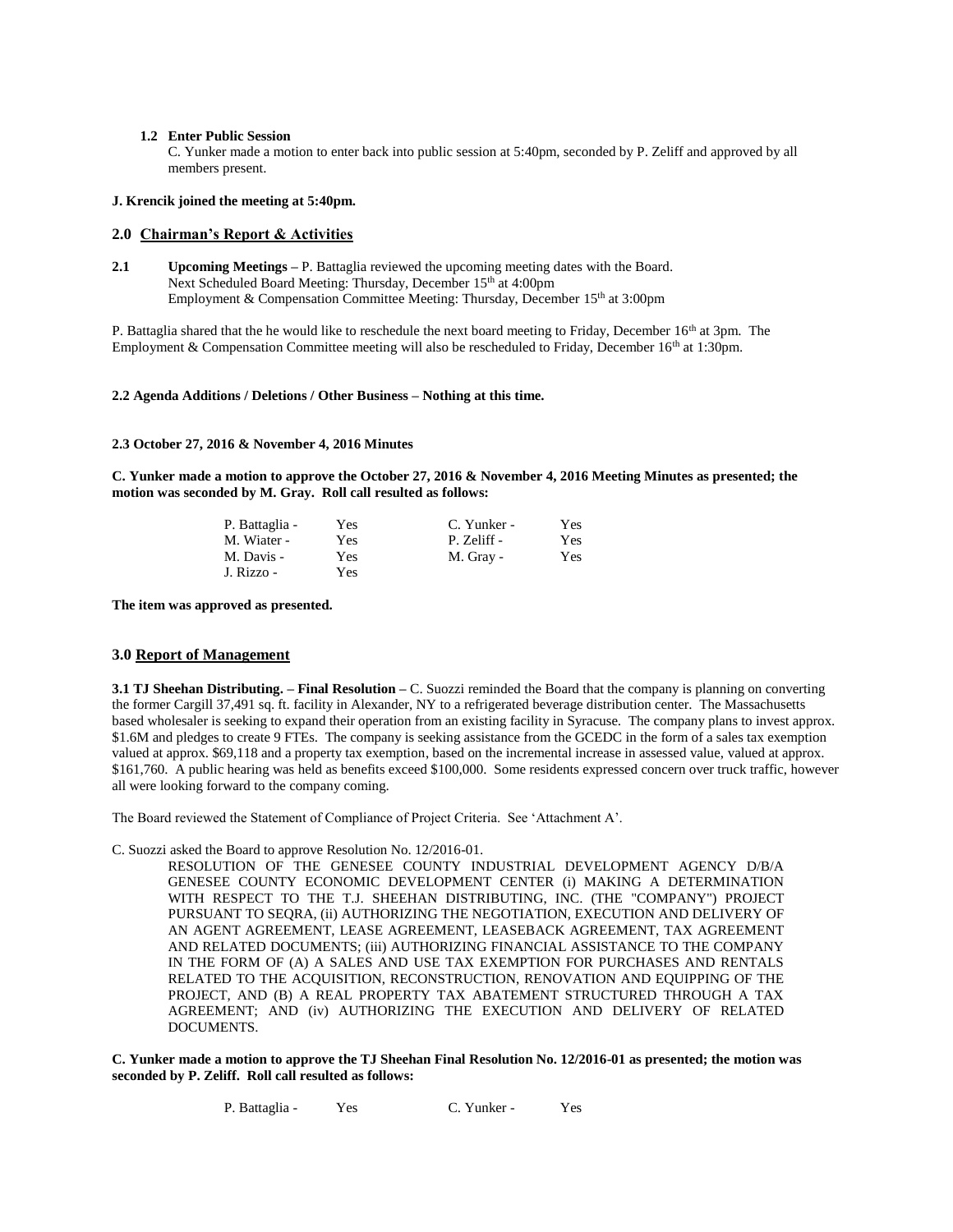| M. Wiater - | Yes | P. Zeliff - | <b>Yes</b> |
|-------------|-----|-------------|------------|
| M. Davis -  | Yes | M. Gray -   | Yes        |
| J. Rizzo -  | Yes |             |            |

**The item was approved as presented.**

**3.2 Yancey's Fancy – Initial Resolution** – C. Suozzi reminded the Board the Yancey's Fancy will be expanding and renovating the original Kutters Cheese Facility at 857 Main Rd. in Corfu. The project will allow the company to nearly double its natural cheese capacity at this location. The company will expand this facility 6,000 sq. ft., thus will total 34,000 sq. ft. and pledge to create 15 new jobs. In 2014-2015, the company invested over \$20M and build a 117,000-sq. ft. facility at the Buffalo East Technology Park and as of November 2016, did create the 50 jobs that were pledged. Today the company has 115 FTE's. The company is seeking assistance from the GCEDC in the form of a sales tax exemption valued at approx. \$60,800 and a property tax exemption, based on the incremental increase in assessed value, valued at approx. \$112,272. A public hearing will be held as benefits exceed \$100,000.

C. Suozzi asked the Board to approve Resolution No. 12/2016-02.

RESOLUTION OF THE GENESEE COUNTY INDUSTRIAL DEVELOPMENT AGENCY D/B/A GENESEE COUNTY ECONOMIC DEVELOPMENT CENTER (THE "AGENCY") (i) ACCEPTING THE APPLICATION OF YANCEY'S FANCY, INC. WITH RESPECT TO A CERTAIN PROJECT, (ii) AUTHORIZING A PUBLIC HEARING WITH RESPECT TO THE PROJECT, AND (iii) DESCRIBING THE FORMS OF FINANCIAL ASSISTANCE BEING CONTEMPLATED BY THE AGENCY WITH RESPECT TO THE PROJECT

**J. Rizzo made a motion to approve the Yancey's Fancy Initial Resolution No. 12/2016-02 as presented; the motion was seconded by P. Zeliff. Roll call resulted as follows:**

| P. Battaglia - | <b>Yes</b> | C. Yunker - | <b>Yes</b> |
|----------------|------------|-------------|------------|
| M. Wiater -    | Yes.       | P. Zeliff - | <b>Yes</b> |
| M. Davis -     | <b>Yes</b> | M. Gray -   | Yes        |
| J. Rizzo -     | Yes        |             |            |

**The item was approved as presented.**

**3.3 Empire Pipeline, Inc. – Final Resolution** – M. Masse reminded the Board that Empire Pipeline owns and operates a compressor station and pipeline in Oakfield. This project received a ten-year Payment in Lieu of Taxes (PILOT) back in 2007 that started in 2009. Empire Pipeline has requested a new PILOT for that facility. The original PILOT will be cancelled and a new 15-year fixed PILOT has been requested. The previous fixed ten-year PILOT included payments being made to the Town of Oakfield and the Oakfield-Alabama School District. The County had previously agreed to divert its funds through a PILOT Increment Financing (PIF) arrangement that allowed the GGLDC to install infrastructure at the Ag Park. The project will enable infrastructure installation and upgrades, and possible grant matching fund opportunities for the STAMP site.

The company is seeking assistance from the GCEDC for an extension of their current PILOT. A public hearing was held as benefits exceed \$100,000. There were no public comments made at the hearing.

The Board reviewed the Statement of Compliance of Project Criteria. See 'Attachment B'.

M. Masse asked the Board to approve Resolution No. 12/2016-03.

RESOLUTION AUTHORIZING THE GENESEE COUNTY INDUSTRIAL DEVELOPMENT AGENCY TO (i) RETAIN A LEASEHOLD INTEREST IN CERTAIN PROPERTY AND THE IMPROVEMENTS LOCATED THEREON (ii) NEGOTIATE AND EXECUTE A LEASE AGREEMENT, LEASEBACK AGREEMENT AND RELATED TAX AGREEMENT (OR AMENDMENTS TO EXISTING DOCUMENTS); (iii) PROVIDE FINANCIAL ASSISTANCE TO THE COMPANY IN THE FORM OF A PARTIAL REAL PROPERTY TAX ABATEMENT THROUGH THE TAX AGREEMENT; AND (iv) EXECUTE RELATED DOCUMENTS.

**C. Yunker made a motion to approve the Empire Pipeline, Inc. Final Resolution No. 12/2016-03 as presented; the motion was seconded by M. Wiater. Roll call resulted as follows:**

| P. Battaglia - | Yes | C. Yunker - | Yes |
|----------------|-----|-------------|-----|
| M. Wiater -    | Yes | P. Zeliff - | Yes |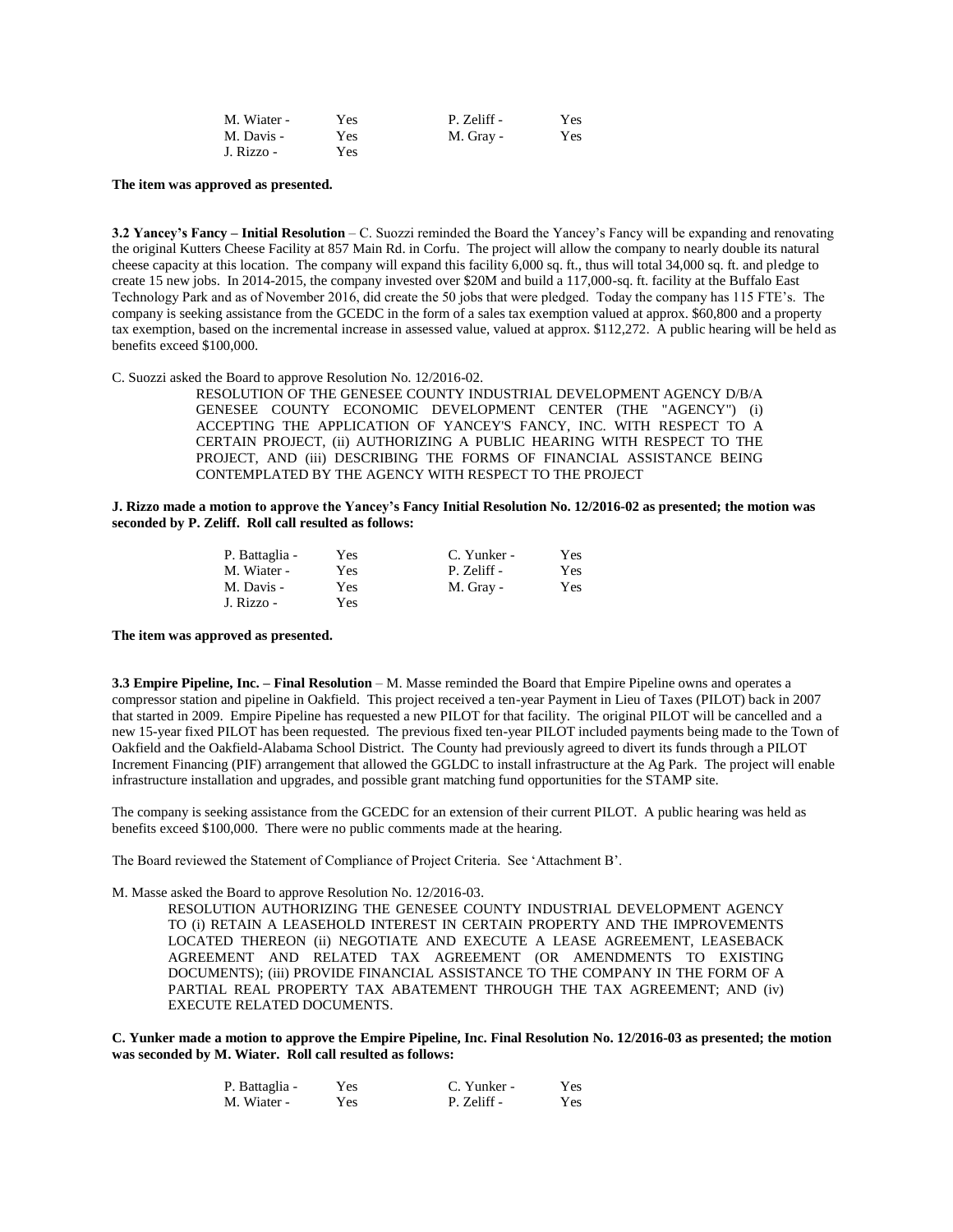| M. Davis - | Yes | M. Gray - | Yes |
|------------|-----|-----------|-----|
| J. Rizzo - | Yes |           |     |

#### **The item was approved as presented.**

**3.4 State Economic Development Policy Items (NYSEDC)** - Mortgage Tax Exempt Legislation – S. Hyde shared that there was legislation passed that IDA's could no longer exempt the portion of the mortgage tax that is appropriated to a municipal transportation authority. The mortgage tax in Genesee County is 1.25% and 25 basis points of that goes to the transportation authority. The Agency can no longer exempt that as part of our incentives package, however we can still exempt the 1% of the mortgage tax.

#### **4.0 Audit & Finance Committee**

**4.1 October 2016 Financial Statements -** M. Gray informed the Board that all expenditures are in line with the budget except as noted. Grant revenue increased due to receipt of \$65K GAIN! Loan Funds designated for a loan to Cottonwood Farms. The October 2016 Financial Statements are recommended for Board approval by the Committee.

**M. Gray made a motion to approve the October 2016 Financial Statements as presented; the motion was seconded by M. Davis. Roll call resulted as follows:**

| P. Battaglia - | Yes | C. Yunker - | Yes.       |
|----------------|-----|-------------|------------|
| M. Wiater -    | Yes | P. Zeliff - | Yes-       |
| M. Davis -     | Yes | M. Gray -   | <b>Yes</b> |
| J. Rizzo -     | Yes |             |            |

**The item was approved as presented.**

**4.2 Insurance Renewal –** M. Gray shared that the Committee reviewed a renewal proposal from Selective Insurance. The annual premium is a slight increase over last year, however remains within budget. The cost of the premium will be allocated between the GCEDC and the GGLDC. The Committee discussed procuring property and general liability insurance quotes from other carriers. The Committee will plan to revisit this again next year, per the recommendation of Joe Teresi, our broker, to allow for more time and understanding of where the STAMP project will be. The Insurance Renewal is recommended for Board approval by the Committee.

**M. Gray made a motion to approve the Insurance Renewal for 2017 as presented; the motion was seconded by P. Zeliff. Roll call resulted as follows:**

| P. Battaglia - | Yes | C. Yunker - | Yes  |
|----------------|-----|-------------|------|
| M. Wiater -    | Yes | P. Zeliff - | Yes  |
| M. Davis -     | Yes | M. Gray -   | Yes. |
| J. Rizzo -     | Yes |             |      |

#### **The item was approved as presented.**

**4.3 Sale of Reinforced Concrete Casing at Gateway I –** M. Gray shared that the GCEDC had constructed a reinforced concrete casing that runs underneath the Thruway that was anticipated to hold two water lines that were going to supply water to the Gateway I Corporate Park. Once construction was completed, water could be brought to Gateway I Route 98 from the opposite direction so the casing was never used. The GCEDC has maintained ownership and has been required to pay for insurance coverage on this pipe as mandated by the NYS Thruway Authority. Empire Access would like to purchase this casing from the GCEDC to run fiber optic cable under the Thruway. They are willing to pay the GCEDC what their cost would be to complete this work which is \$6,550. Their estimate seems reasonable and this is the best possible solution to alleviate the GCEDC of the responsibility and liability for insuring this empty conduit casing. The sale of the concrete casing is recommended for Board approval by the Committee.

#### **M. Gray made a motion to approve the Sale of Reinforced Concrete Casing at Gateway I to Empire Access for \$6,550 as presented; the motion was seconded by P. Zeliff. Roll call resulted as follows:**

P. Battaglia - Yes C. Yunker - Yes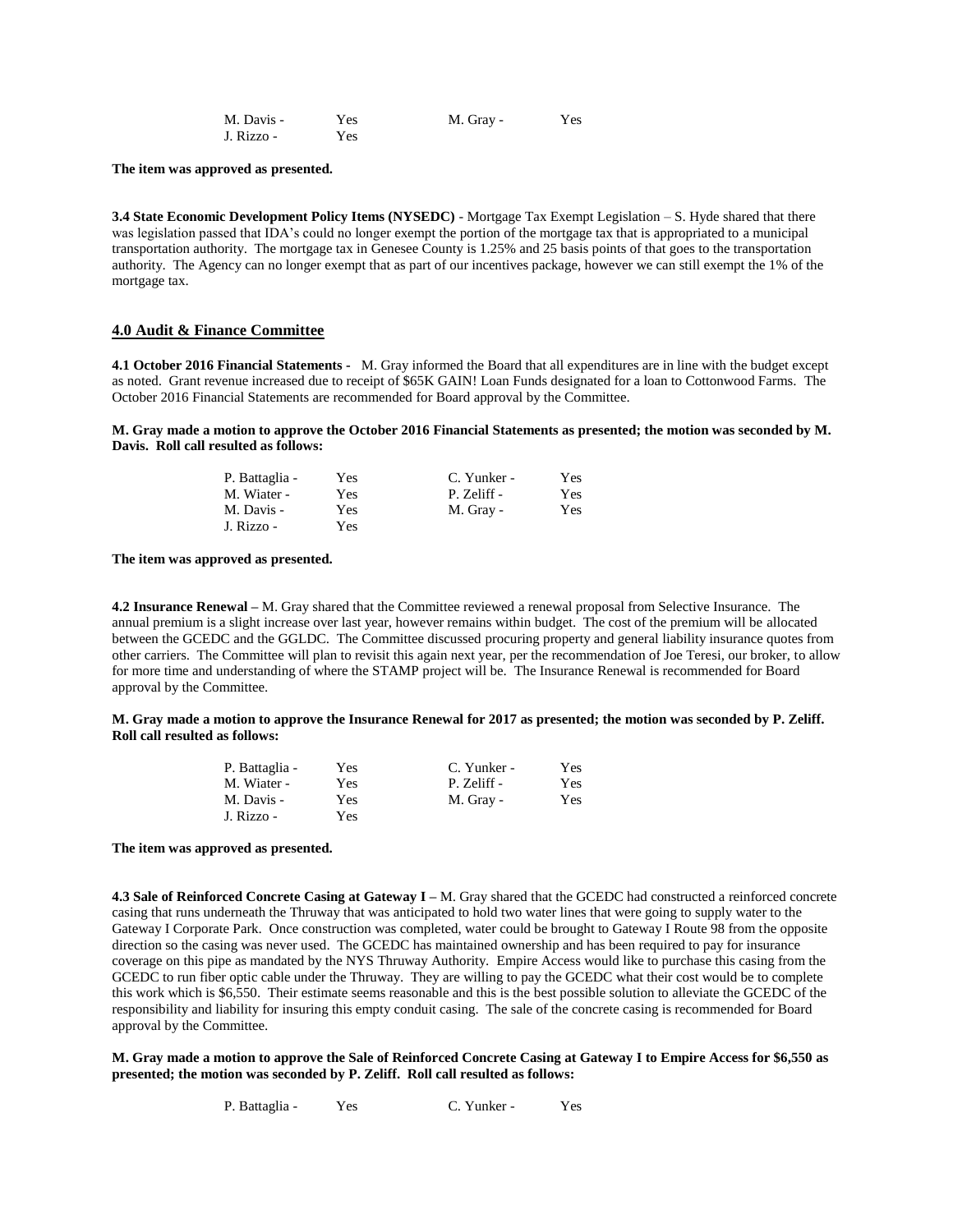| M. Wiater - | Yes        | P. Zeliff - | Yes |
|-------------|------------|-------------|-----|
| M. Davis -  | <b>Yes</b> | M. Gray -   | Yes |
| J. Rizzo -  | Yes        |             |     |

**The item was approved as presented.**

#### **5.0 Governance & Nominating Committee**

**5.1 Nothing at this time.**

#### **6.0 STAMP Committee**

**6.1 Reimbursement to Town of Alabama for Roadway Site Plan Review –** P. Zeliff shared that the GCEDC has applied for site plan approval from the Town of Alabama for the design and engineering of a roadway, including storm water maintenance at STAMP. The Town has hired Wendel Engineering, along with the Town attorney, to review the plans and recommend any actions to the Planning Board. The GCEDC has received the second invoice in connection with this review in the amount of \$5,928.22. Funding is available under the ESD \$33M Grant. This reimbursement to the Town of Alabama has been recommended for Board approval by the Committee.

**J. Rizzo made a motion to approve the Reimbursement to Town of Alabama for Roadway Site Plan Review of \$5,928.22 as presented; the motion was seconded by M. Wiater. Roll call resulted as follows:**

| P. Battaglia - | Yes | C. Yunker - | Yes |
|----------------|-----|-------------|-----|
| M. Wiater -    | Yes | P. Zeliff - | Yes |
| M. Davis -     | Yes | M. Gray -   | Yes |
| J. Rizzo -     | Yes |             |     |

**The item was approved as presented.**

**6.2 e3communications STAMP Public Relations Contract -** P. Zeliff shared that the staff would like to continue to engage e3communications, as a member of our team, to help the GCEDC work through relationship issues and opportunities related to STAMP. A big focus of 2017 will be on marketing campaigns to engage prospective clients, site selectors, and third party professionals that work with companies within the semiconductor and advance manufacturing industries. The rate has not changed since the Agency has started working with e3communications in 2012. The Committee recommends approval of the e3communications contract for STAMP public relations services for 2017, not to exceed \$24,000. Funding is available and budgeted for in the GCEDC Operations Marketing budget and through a National Grid grant that will cover half of the contract.

**P. Zeliff made a motion to approve the e3communications STAMP Public Relations Contract as presented; the motion was seconded by C. Yunker. Roll call resulted as follows:**

| P. Battaglia - | Yes | C. Yunker - | Yes.       |
|----------------|-----|-------------|------------|
| M. Wiater -    | Yes | P. Zeliff - | Yes.       |
| M. Davis -     | Yes | M. Gray -   | <b>Yes</b> |
| J. Rizzo -     | Yes |             |            |

**The item was approved as presented.**

#### **7.0 Employment & Compensation Committee**

**7.1 Nothing at this time.**

### **8.0 Other Business**

#### **9.0 Adjournment**

As there was no further business, C. Yunker made a motion to adjourn at 6:05 p.m., which was seconded by P. Zeliff and passed unanimously.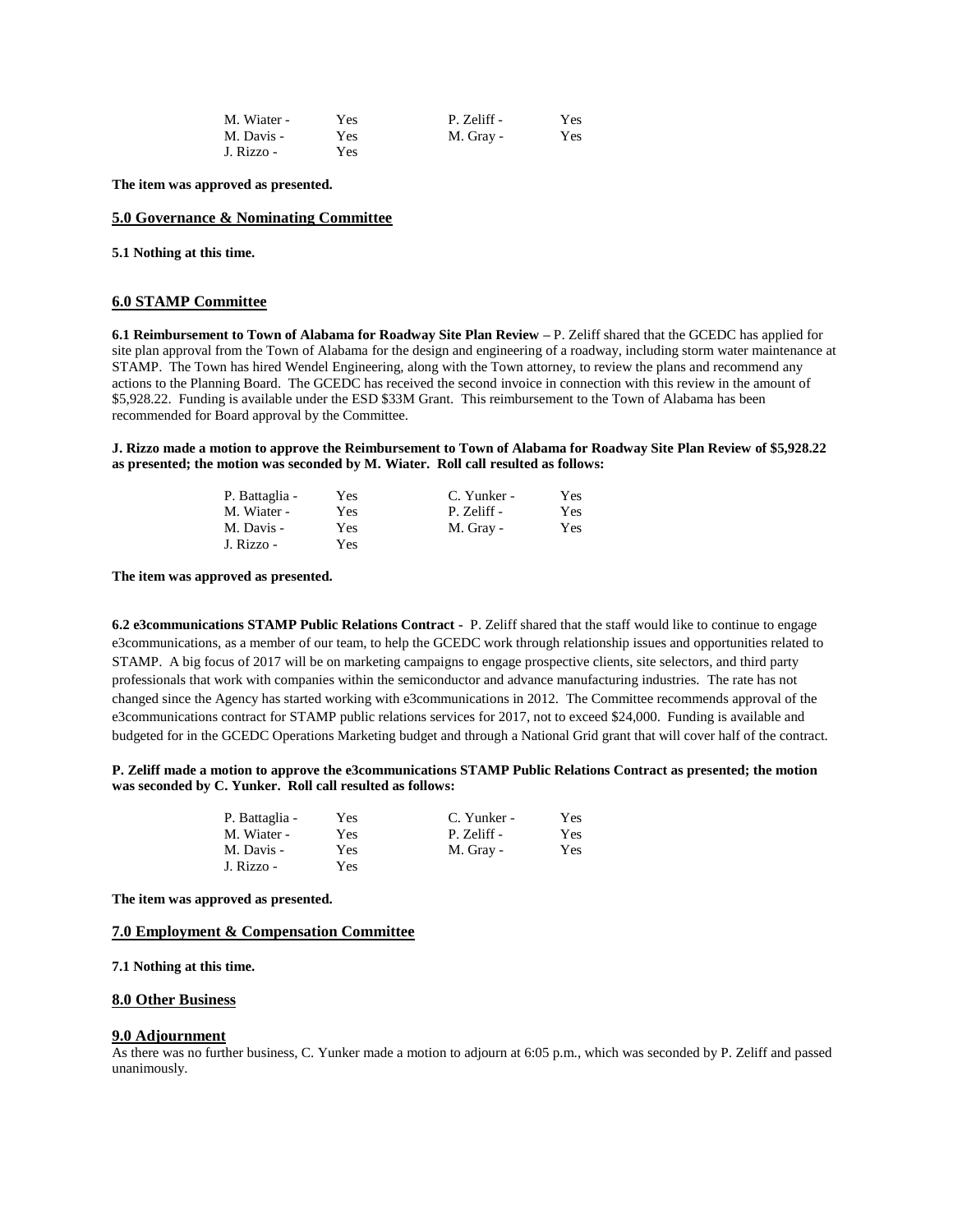Attachment A



 **Project Name: TJ Sheehan Distributing Board Meeting Date: December 1, 2016**

# **STATEMENT OF COMPLIANCE OF PROJECT CRITERIA LISTED IN UNIFORM TAX EXEMPTION POLICY (UTEP)**

# **PROJECT DESCRIPTION:**

**The company is planning on converting the former Cargill 37,491 sf facility in Alexander, NY to a refrigerated beverage distribution center. The Massachusetts based wholesaler is seeking to expand their operation from an existing facility in Syracuse to a possible location in WNY.**

**The company capital investment is planned at \$1,678,020 and pledge to create 9 FTEs.**

**Criteria #1 –** The Project pledges to create and/or retain quality, good paying jobs in Genesee County.

**Project details: The project will create 9 FTE's with an average salary including benefits of \$40,000 per job.**

**Board Discussion: None.**

**C. Yunker made a motion to approve Criteria #1; the motion was seconded by M. Wiater. Roll call resulted as follows:**

| P. Battaglia - Yes |     | C. Yunker - | Yes |
|--------------------|-----|-------------|-----|
| M. Wiater -        | Yes | P. Zeliff - | Yes |
| M. Davis -         | Yes | M. Gray -   | Yes |
| J. Rizzo -         | Yes |             |     |

**The item was approved as presented**

Board Concurrence: (YES) NO If no, state justification:

**Criteria #2-** Completion of the Project will enhance the long-term tax base and/or make a significant capital investment.

**Project details: The project will enhance long term tax base with the renovation of the existing 37,491 sf facility and \$1,678,020 in additional capital investment.**

**Board Discussion: None.**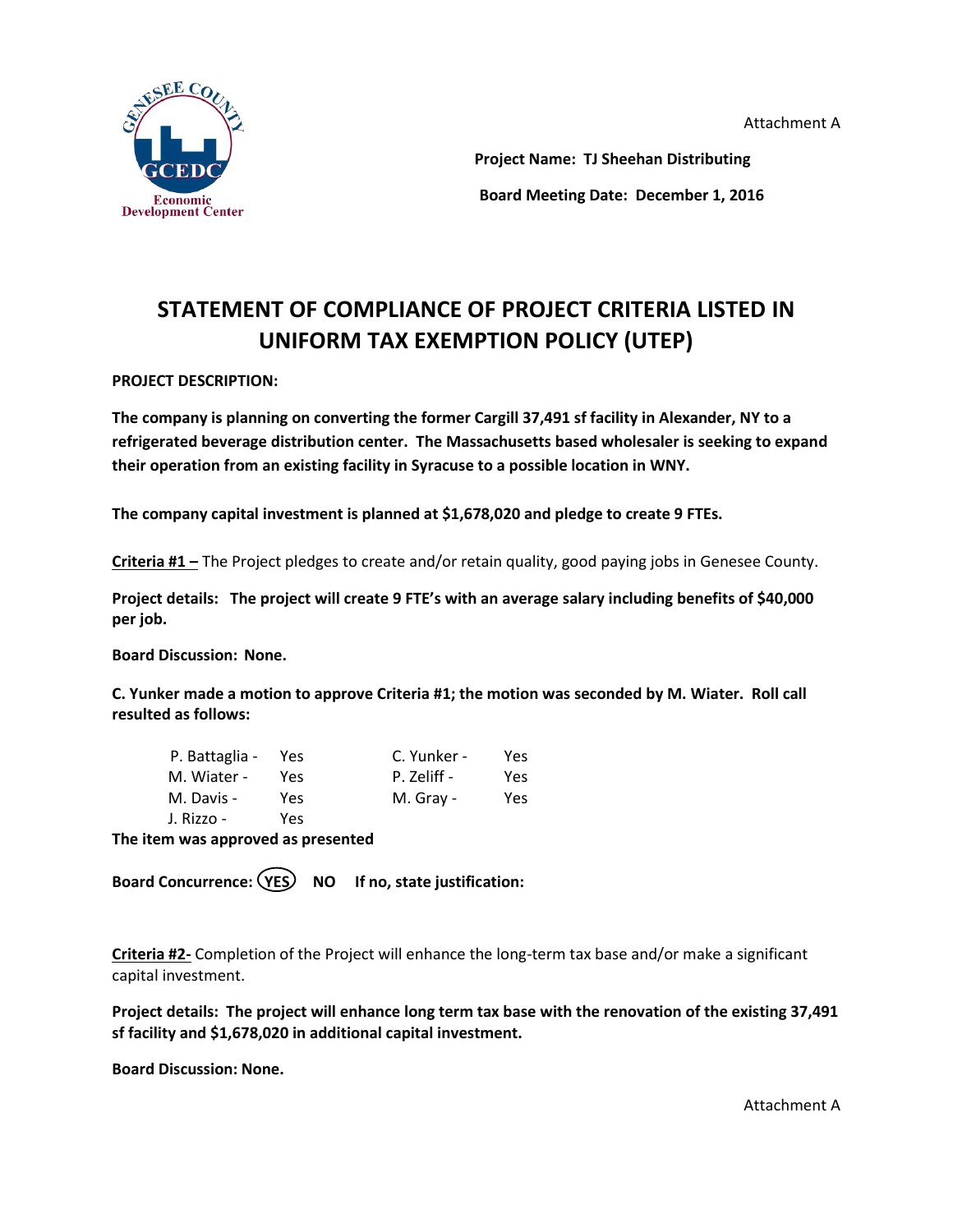**P. Zeliff made a motion to approve Criteria #2; the motion was seconded by M. Wiater. Roll call resulted as follows:**

| P. Battaglia - Yes |      | C. Yunker - | Yes |
|--------------------|------|-------------|-----|
| M. Wiater -        | Yes. | P. Zeliff - | Yes |
| M. Davis -         | Yes  | M. Gray -   | Yes |
| J. Rizzo -         | Yes  |             |     |

**The item was approved as presented**

Board Concurrence: (YES) NO If no, state justification:

**Criteria #3-** The Project will contribute towards creating a "liveable community" by providing a valuable product or service that is underserved in Genesee County.

**Project details: N/A**

**Board Discussion: None.**

**Board Concurrence: YES NO If no, state justification: N/A**

**Criteria #4:** The Board will review the Agency's Fiscal and Economic Impact analysis of the Project to determine if the Project will have a meaningful and positive impact on Genesee County. This calculation will include the estimated value of any tax exemptions to be provided along with the estimated additional sources of revenue for municipalities and school districts that the proposed project may provide.

**Project details: For every \$1 of public benefit the company is investing \$20.40 into the local economy.**

**Board Discussion: None.**

**P. Zeliff made a motion to approve Criteria #4; the motion was seconded by M. Wiater. Roll call resulted as follows:**

| P. Battaglia - | Yes | C. Yunker - | Yes  |
|----------------|-----|-------------|------|
| M. Wiater -    | Yes | P. Zeliff - | Yes. |
| M. Davis -     | Yes | M. Gray -   | Yes  |
| J. Rizzo -     | Yes |             |      |

**The item was approved as presented**

Board Concurrence: (YES) NO If no, state justification: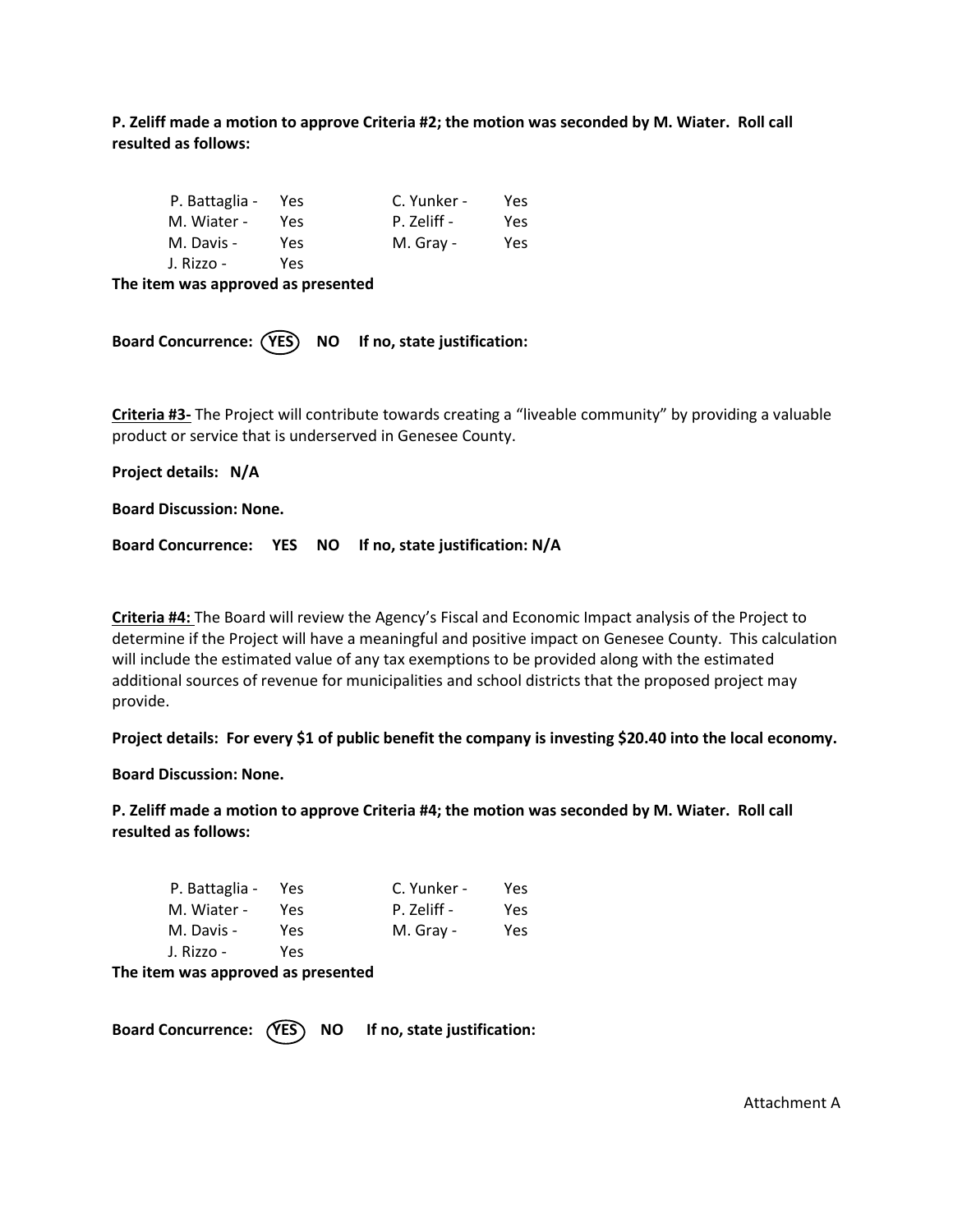**Criteria #5:** The Project is included in one of the Agency's strategic industries: Agri-Business and Food Processing, Manufacturing, Advanced Manufacturing and Nano-Enabled Manufacturing, Life Sciences and Medical Device.

**Project details: The project is in the agribusiness industry – food/beverage** 

**Board Discussion: None.**

**C. Yunker made a motion to approve Criteria #5; the motion was seconded by P. Zeliff. Roll call resulted as follows:**

| P. Battaglia - Yes |     | C. Yunker - | Yes |
|--------------------|-----|-------------|-----|
| M. Wiater -        | Yes | P. Zeliff - | Yes |
| M. Davis -         | Yes | M. Gray -   | Yes |
| J. Rizzo -         | Yes |             |     |

**The item was approved as presented**

Board Concurrence: (YES) NO If no, state justification:

**Criteria #6:** The Project will give a reasonable estimated timeline for the completion of the proposed project.

**Project details: The project is planned to begin construction in winter of 2016/17 and be operational in first quarter of 2017.**

**Board Discussion: None.**

**P. Zeliff made a motion to approve Criteria #6; the motion was seconded by M. Wiater. Roll call resulted as follows:**

| P. Battaglia - Yes |     | C. Yunker - | Yes |
|--------------------|-----|-------------|-----|
| M. Wiater -        | Yes | P. Zeliff - | Yes |
| M. Davis -         | Yes | M. Gray -   | Yes |
| J. Rizzo -         | Yes |             |     |

**The item was approved as presented**

Board Concurrence: (YES) NO If no, state justification:



Attachment B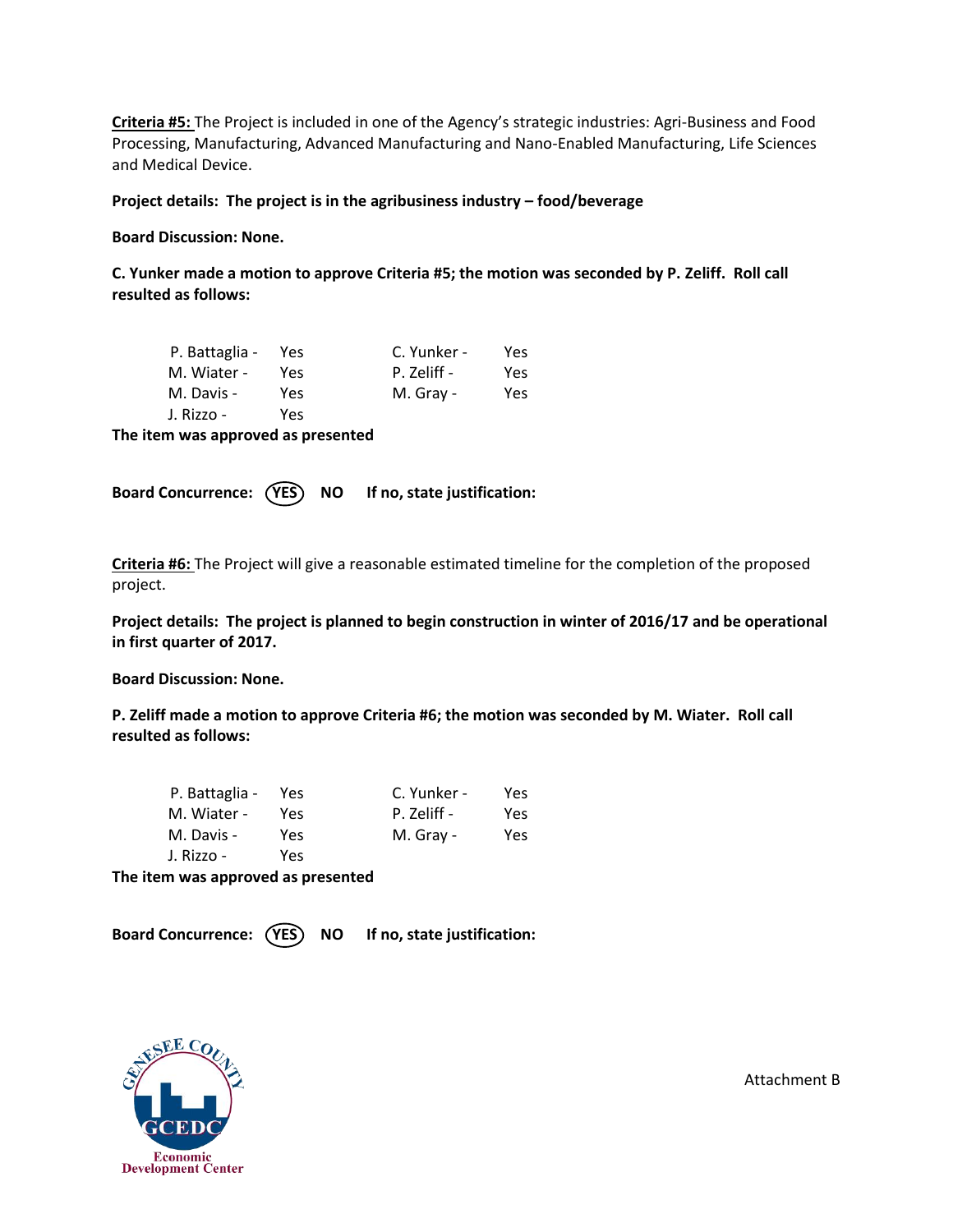**Project Name: Empire Pipeline, Inc.**

**Board Meeting Date: December 1, 2016**

# **STATEMENT OF COMPLIANCE OF PROJECT CRITERIA LISTED IN UNIFORM TAX EXEMPTION POLICY (UTEP)**

## **PROJECT DESCRIPTION:**

**Empire Pipeline owns and operates a compressor station and pipeline in Oakfield. This project received a ten year Payment In Lieu Of Taxes (PILOT) back in 2007 that started in 2009. Empire Pipeline has requested a new PILOT for that facility. The original PILOT will be cancelled and a new 15 year fixed PILOT has been requested. The previous fixed ten year PILOT included payments being made to the Town of Oakfield and the Oakfield-Alabama School District. The County had previously agreed to divert its funds through a PILOT Increment Financing (PIF) arrangement that allowed the GGLDC to install infrastructure at the Ag Park. The project will enable infrastructure installation and upgrades, and possible grant matching fund opportunities for the STAMP site.**

**Criteria #1 –** The Project pledges to create and/or retain quality, good paying jobs in Genesee County. **Project details:** The project itself has no jobs, but it will enable 1366 Technologies, Inc. locating at the site which will create up to 600 jobs. The funds will also be used for infrastructure to support other companies locating at STAMP, although we do not know what those projects or job commitments are at this point.

## **Board Discussion: None.**

**C. Yunker made a motion to approve Criteria #1; the motion was seconded by M. Gray. Roll call resulted as follows:**

| P. Battaglia - | Yes | C. Yunker - | Yes |
|----------------|-----|-------------|-----|
| M. Wiater -    | Yes | P. Zeliff - | Yes |
| M. Davis -     | Yes | M. Gray -   | Yes |
| J. Rizzo -     | Yes |             |     |

## **The item was approved as presented**

Attachment B

Board Concurrence: (YES) NO If no, state justification:

**Criteria #2-** Completion of the Project will enhance the long term tax base and/or make a significant capital investment.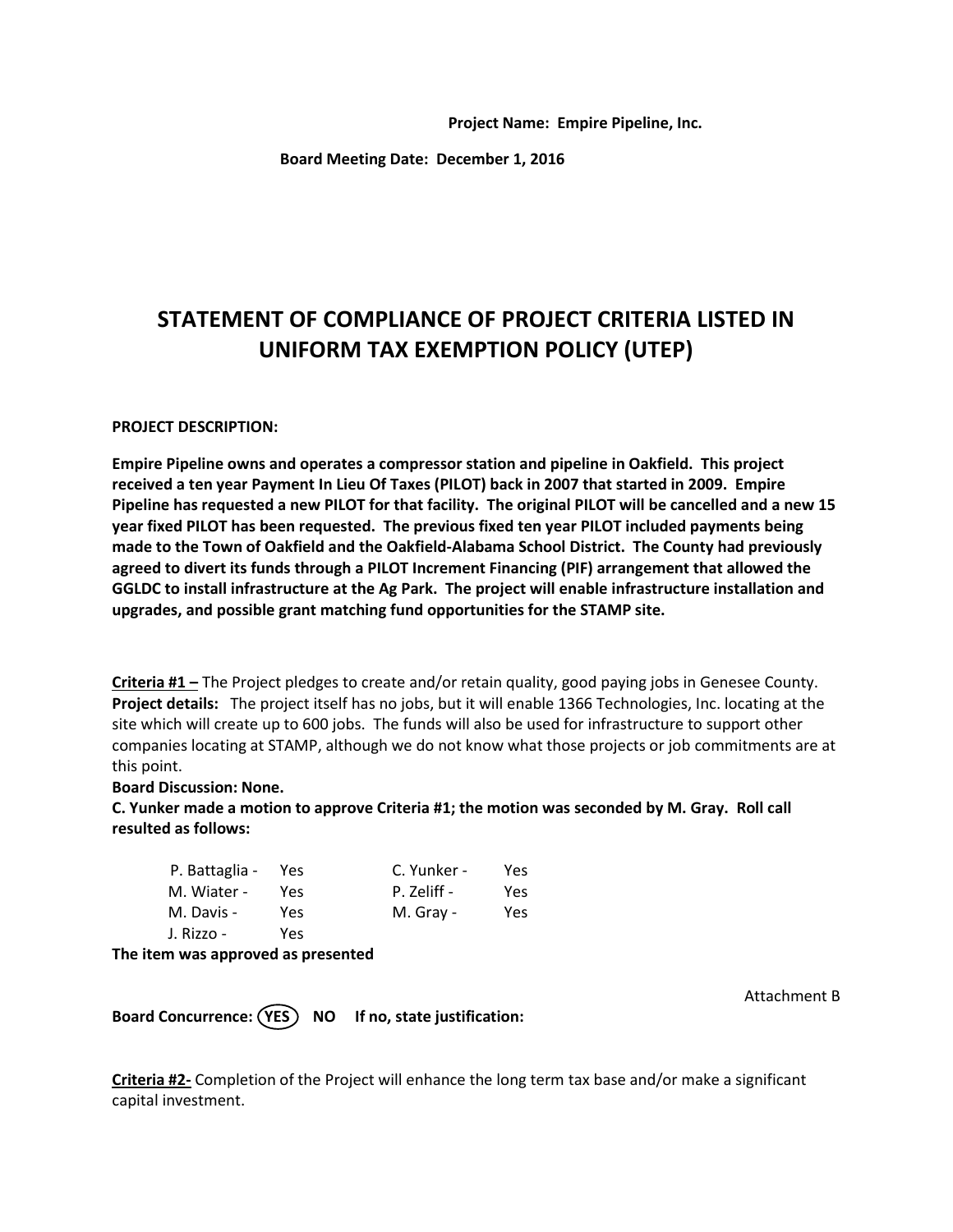**Project Details:** Directly, there is a fixed 15-year PILOT requested with payments to be made to the Town of Oakfield and the Oakfield-Alabama School District and will go onto the taxable side of the tax rolls upon the expiration of that PILOT. Indirectly, it will enable 1366 Technologies and future STAMP occupants to increase tax base and capital investment at STAMP by having funds available to cover potential infrastructure costs over the term of the PILOT.

# **Board Discussion: None.**

**C. Yunker made a motion to approve Criteria #2; the motion was seconded by P. Zeliff. Roll call resulted as follows:**

| P. Battaglia - Yes |      | C. Yunker - | Yes. |
|--------------------|------|-------------|------|
| M. Wiater -        | Yes. | P. Zeliff - | Yes. |
| M. Davis -         | Yes  | M. Gray -   | Yes  |
| J. Rizzo -         | Yes  |             |      |

**The item was approved as presented**

Board Concurrence: (YES) NO If no, state justification:

**Criteria #3-** The Project will contribute towards creating a "liveable community" by providing a valuable product or service that is underserved in Genesee County. **Project details:** N/A

**Board Discussion: None.**

**Board Concurrence: YES NO If no, state justification: N/A**

**Criteria #4:** The Board will review the Agency's Fiscal and Economic Impact analysis of the Project to determine if the Project will have a meaningful and positive impact on Genesee County. This calculation will include the estimated value of any tax exemptions to be provided along with the estimated additional sources of revenue for municipalities and school districts that the proposed project may provide.

**Project details:** This economic impact of this project will be based on the success of the STAMP Project over the next 15 years. This money will enable infrastructure to support companies locating and constructing their facilities at STAMP which will result in an increase in tax base along with job creation.

Attachment B

**Board Discussion: None.**

**M. Gray made a motion to approve Criteria #4; the motion was seconded by M. Davis. Roll call resulted as follows:**

| P. Battaglia -<br>M. Wiater - | Yes<br>Yes | C. Yunker -<br>P. Zeliff - | Yes<br>Yes |
|-------------------------------|------------|----------------------------|------------|
| M. Davis -                    | Yes        | M. Gray -                  | Yes        |
| J. Rizzo -                    | Yes        |                            |            |

**The item was approved as presented**